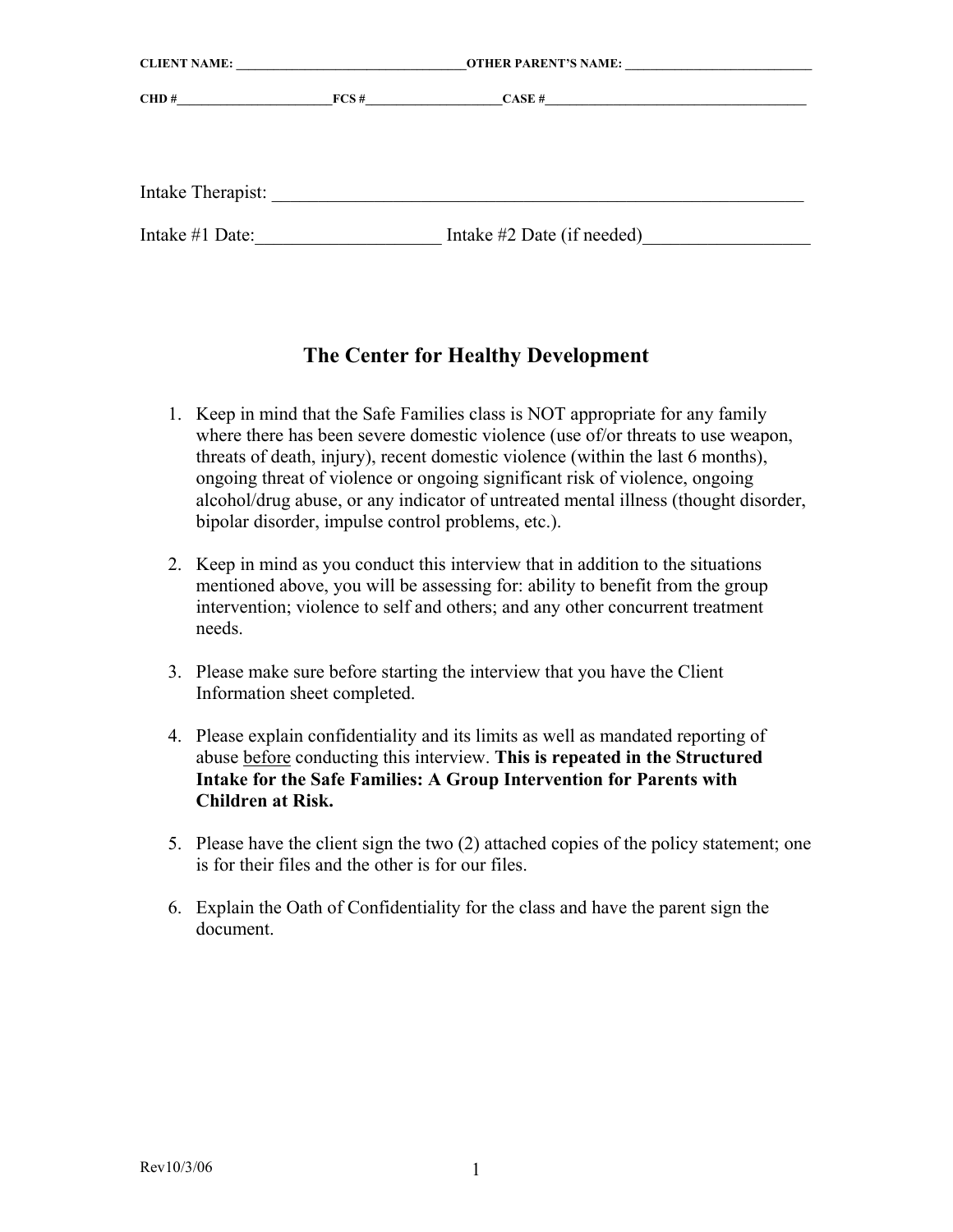# **NEW SKILLS & CHOICES PARENTING PROGRAM INTAKE**

### **Class Enrollment Requirements and Policies**

(Please read to parent and ask for questions)

#### **The Center for Healthy Development**

100 N. Winchester Blvd., Suite 260 Santa Clara, CA 95050

- 1. Both parents must have an intake interview and be enrolled in the same class series; otherwise enrollment will be delayed**.** If both parents cannot start at the same time, we will ask you to take the matter back to court or work it out between yourselves and then contact CHD staff.
- 2. Each parent will be responsible for their own fee based on their household income. If the parent qualifies for First 5 funding (there is a child in either household under the age of 6 years), and at least one parent lives in a FIRST 5 qualifying zip code area, there will be a co-pay of \$\_\_\_\_\_\_\_ per parent for each intake session and each group session**.** The total program fee will be determined when a specific program has been assigned. Each parent will pay for the intake interview and at least six (6) group sessions in advance. The remainder must be paid in full by the halfway point of the program.
- 3. We are asking you not to initiate any new litigation to modify custody or visitation during the New Skills and Choices Program unless there is an emergency; however, you do have a right to do so.
- 4. There will be no passing of court papers, support payments, subpoenas, mail, or personal items in the CHD building or parking lot. This policy is designed to maintain a safe environment for both parents. The only exception to this policy is if it has been previously agreed upon in a co-parent session held at The Center for Healthy Development (CHD) and both parents have agreed.
- 5. CHD staff will not appear in court to testify and will not subject CHD, its records or staff to subpoena and we will not talk to court mediators, assessors, or evaluators. This is your understanding as a condition of your enrollment in the New Skills and Choices Program.
- 6. Attendance at the first class of any New Skills and Choices Program is mandatory. You will be terminated from the New Skills and Choices Program for any of the reasons listed below; if you are terminated, Family Court Services and the other parent in your case will be notified.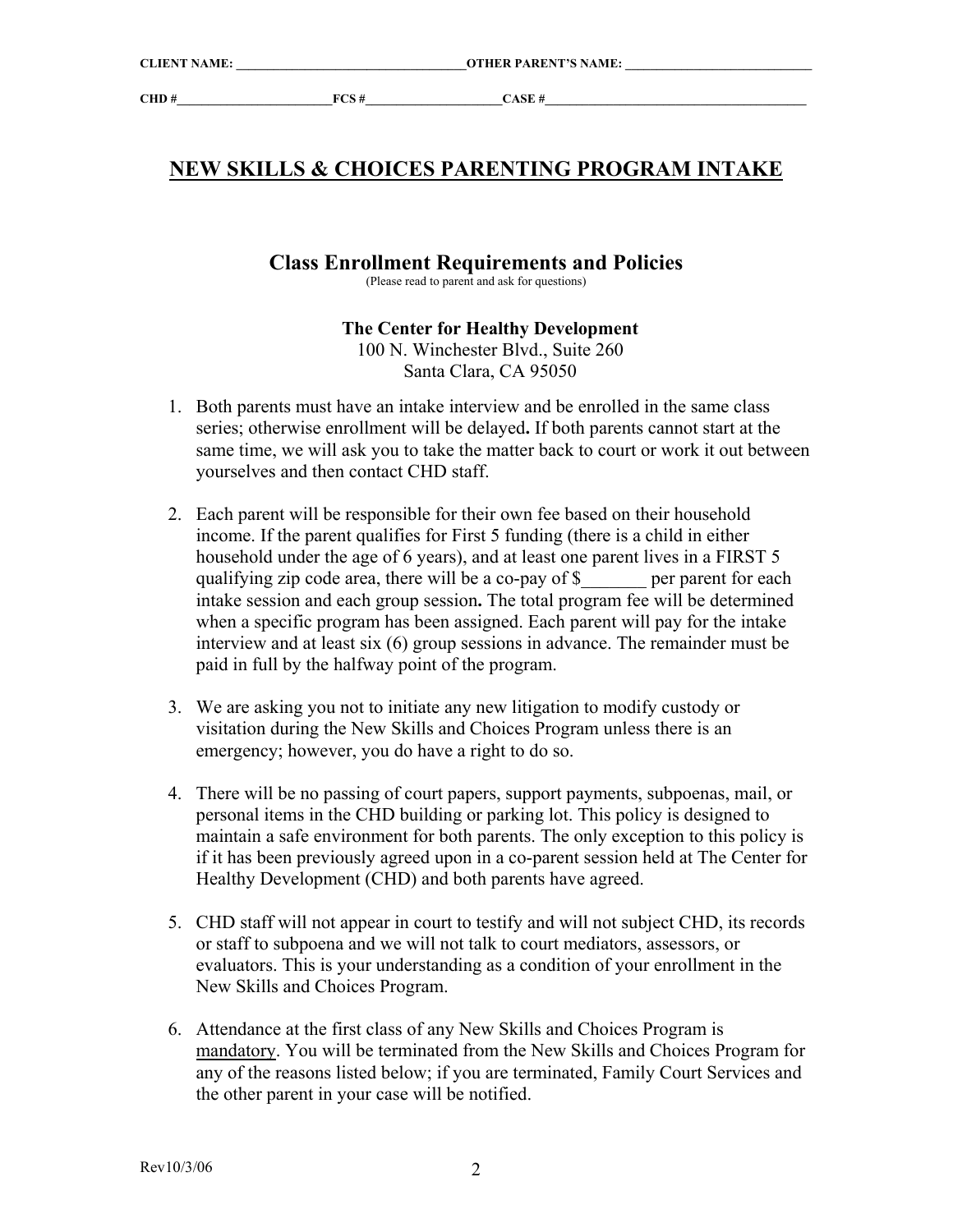- a. Absences: You will be allowed one (1) absence from the Parents in Conflict Program and will be terminated if a second  $(2<sup>nd</sup>)$  absence occurs. You will be allowed two (2) absences from the Safe Families Program and will be terminated if a third  $(3<sup>rd</sup>)$  absence occurs. Please arrive on time for class. You will be denied entry to class if you are more than 10 minutes late; this will be considered an absence and can result in termination. If you are terminated, it is your responsibility to re-enroll by the end of your originally assigned class. There are no refunds.
- a. Disruptive Behavior: You are expected to participate in the classes in a respectful manner and not be disruptive to the other members of the class. If the class facilitators feel that your behavior is disruptive or disrespectful, you will be asked to leave that class and it will count as an absence. At the facilitator's discretion, you may also be terminated from the New Skills and Choices Program.
- b. Fees: We ask for the cost of the intake appointment and the entire class series at the time of the intake. If you are not able to do this, the minimum that we can accept is the cost of the intake appointment and six (6) classes. The remaining balance is due by the halfway point in the program. If the fees are not paid in full by the fourth  $(4<sup>th</sup>)$  class of the Parents in Conflict Program, you will be terminated. If the fees are not paid in full by the sixth  $(6<sup>th</sup>)$  class of the Safe Families Program, you will be terminated. There are no refunds.
- c. Substance Use: Alcohol and/or drug use will not be tolerated. Individuals who appear to CHD staff to be under the influence of alcohol or other substances will be asked to leave immediately and will be terminated from the class.
- 7. At the completion of a New Skills and Choices Program, you will be given a certificate noting each class session that you attended. You are responsible for providing a copy of the certificate to Family Court Services.
- 8. This intake will not be considered complete until all requested documents are provided to CHD. These include, but may not be limited to, a copy of the court order requiring attendance in this program, a copy of each parent's photo identification, a copy of any current restraining orders, and a copy of any criminal convictions.
- 9. Sessions may be video taped exclusively for consultation with our New Skills and Choices Programs consultation group, staff training purposes and facilitator education. These tapes will be erased or recorded over.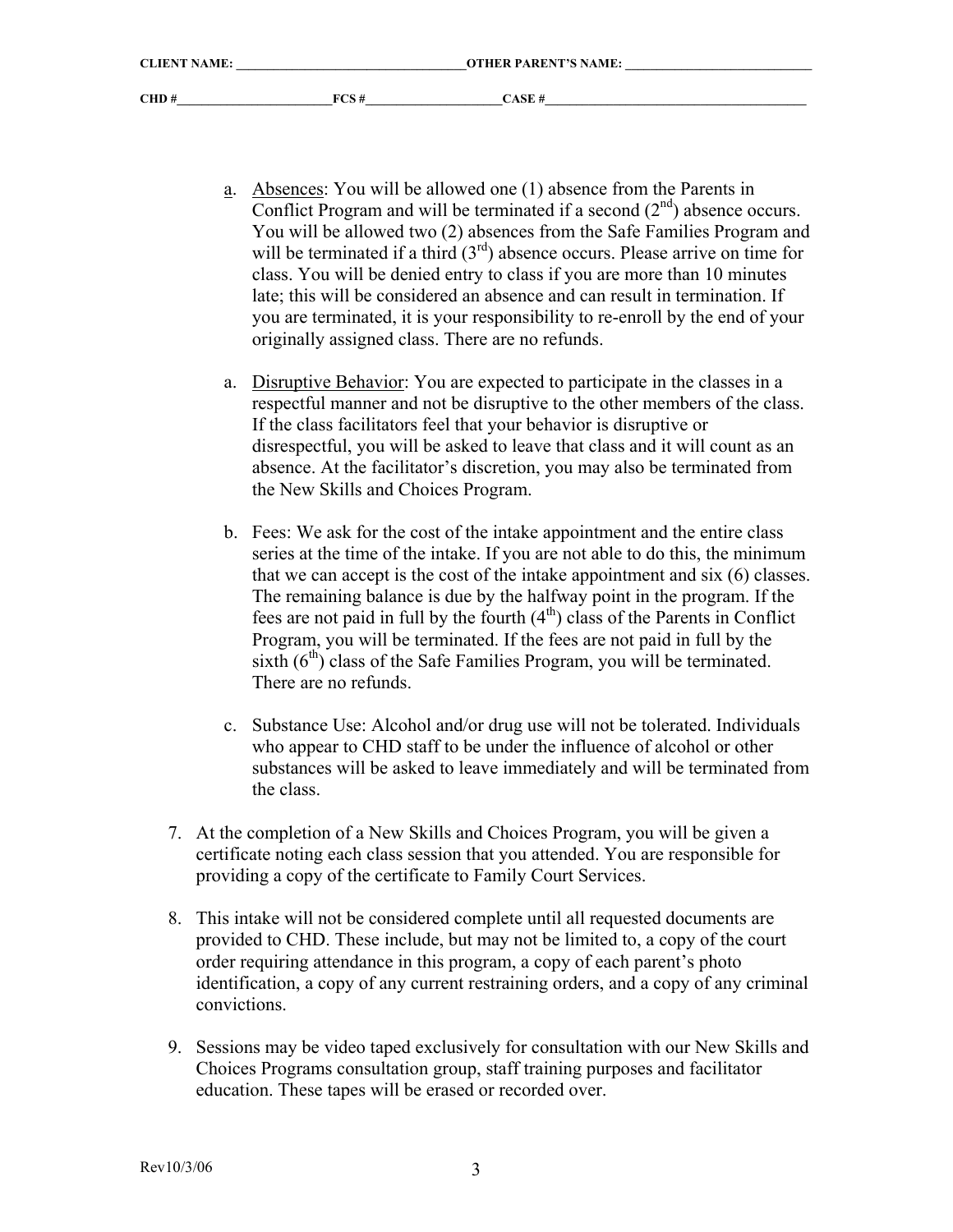| <b>CLIENT NAME:</b> |       | <b>OTHER PARENT'S NAME:</b> |
|---------------------|-------|-----------------------------|
| CHD#                | FCS # | CASE #                      |

- 10. The clinicians working at CHD are mandated reporters by the State of California and are required to report any disclosures or suspicions of child abuse, elder abuse, or dependent adult abuse. Further, if either parent says anything that leads the intake therapist or group facilitator to suspect that he/she intends to harm herself/himself or another person, then those disclosures or suspicions would also be reported to the proper authorities.
- 11. Please arrive on time for class. You will be denied entry to class if you are more than 10 minutes late.
- 12. For safety reasons, we ask you to come to these sessions alone except for a neutral support person who may accompany you to and from the CHD offices, and who may wait for you in areas adjacent to CHD or in the parking area but not on the premises. Do not bring any individual who has ever been abusive or violent, or who you have reason to believe is at risk for being abusive or violent, to you, your children, or any other person.
- 13. Your signature signifies your understanding of, and agreement with, the policies of the New Skills and Choices Program at the Center for Healthy Development.

| <b>Parent (Please print):</b>    | Date: |  |
|----------------------------------|-------|--|
| <b>Parent Signature:</b>         |       |  |
| Intake Therapist (Please print): | Date: |  |
| Intake Therapist Signature:      |       |  |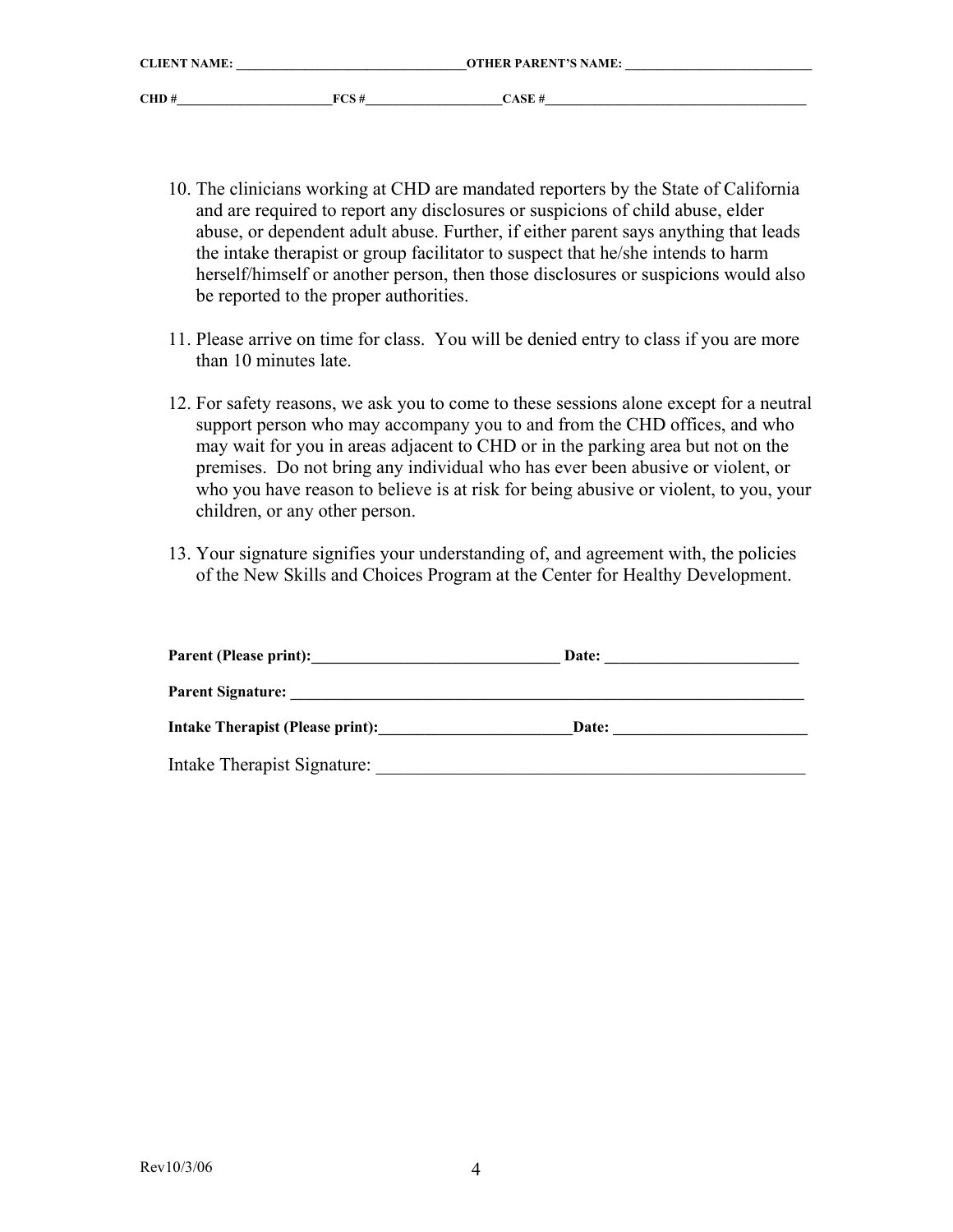| $I_{\star}$<br>, agree with the Center                                                   |
|------------------------------------------------------------------------------------------|
|                                                                                          |
| For Healthy Development's Oath of Confidentiality. This means that I will share no       |
| knowledge regarding the identity of group members nor discuss any information            |
| disclosed by group members when I am outside of CHD sessions. This includes, but         |
| is not limited to, the halls and parking lots at CHD. However, I understand there may be |
| some exceptions to the rules of confidentiality (such as in court ordered cases, or      |

situations of danger wherein an individual expresses intent to cause serious harm to oneself or another).

 $\mathcal{L}_\text{max}$  , and the set of the set of the set of the set of the set of the set of the set of the set of the set of the set of the set of the set of the set of the set of the set of the set of the set of the set of the Group Member's Name (Please print legibly)

 $\mathcal{L}_\text{max}$  , and the contribution of the contribution of the contribution of the contribution of the contribution of the contribution of the contribution of the contribution of the contribution of the contribution of t Group Member's Signature Date

 $\mathcal{L}_\text{max}$  and  $\mathcal{L}_\text{max}$  and  $\mathcal{L}_\text{max}$  and  $\mathcal{L}_\text{max}$  and  $\mathcal{L}_\text{max}$ Witness/Group Facilitator's Name (Please print legibly)

Witness' Signature Date

 $\mathcal{L}_\text{max}$  , and the contribution of the contribution of the contribution of the contribution of the contribution of the contribution of the contribution of the contribution of the contribution of the contribution of t

**CLIENT NAME: \_\_\_\_\_\_\_\_\_\_\_\_\_\_\_\_\_\_\_\_\_\_\_\_\_\_\_\_\_\_\_\_\_\_\_\_\_OTHER PARENT'S NAME: \_\_\_\_\_\_\_\_\_\_\_\_\_\_\_\_\_\_\_\_\_\_\_\_\_\_\_\_\_\_** 

**CHD #\_\_\_\_\_\_\_\_\_\_\_\_\_\_\_\_\_\_\_\_\_\_\_\_\_FCS #\_\_\_\_\_\_\_\_\_\_\_\_\_\_\_\_\_\_\_\_\_\_CASE #\_\_\_\_\_\_\_\_\_\_\_\_\_\_\_\_\_\_\_\_\_\_\_\_\_\_\_\_\_\_\_\_\_\_\_\_\_\_\_\_\_\_** 

**OATH OF CONFIDENTIALITY**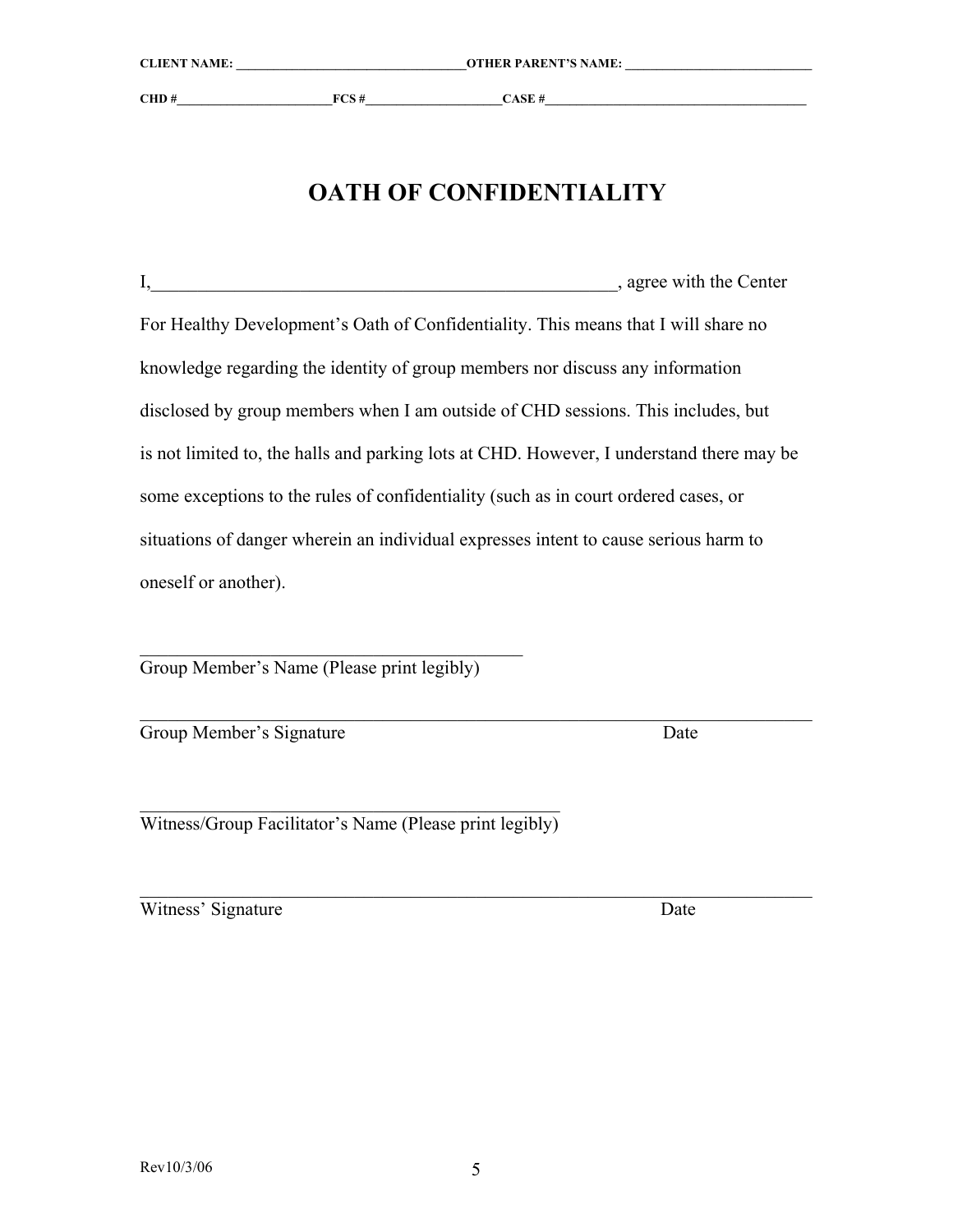| <b>CLIENT NAME:</b> |      | <b>OTHER PARENT'S NAME:</b> |  |
|---------------------|------|-----------------------------|--|
| CHD#                | FCS# | CASE H                      |  |
|                     |      |                             |  |

## **RECENT FAMILY HISTORY:**

| How long were you and the other parent together? _______________________________                                                                    |                                                                                                                           |  |  |                                                                                                                                                                                                                                      |                                                                                                                      |  |  |
|-----------------------------------------------------------------------------------------------------------------------------------------------------|---------------------------------------------------------------------------------------------------------------------------|--|--|--------------------------------------------------------------------------------------------------------------------------------------------------------------------------------------------------------------------------------------|----------------------------------------------------------------------------------------------------------------------|--|--|
|                                                                                                                                                     | How recent was the separation?<br>How recent was the separation?<br>*Do you have a current parenting and visitation plan? |  |  |                                                                                                                                                                                                                                      |                                                                                                                      |  |  |
| a.) Is it completed? ________ Yes ________ No __________ Temporary _____________                                                                    |                                                                                                                           |  |  |                                                                                                                                                                                                                                      |                                                                                                                      |  |  |
|                                                                                                                                                     |                                                                                                                           |  |  |                                                                                                                                                                                                                                      |                                                                                                                      |  |  |
|                                                                                                                                                     |                                                                                                                           |  |  |                                                                                                                                                                                                                                      | <u> 1980 - Johann Barn, amerikan besteman besteman besteman besteman besteman besteman besteman besteman bestema</u> |  |  |
| c.) Where do the exchanges take place?                                                                                                              |                                                                                                                           |  |  |                                                                                                                                                                                                                                      |                                                                                                                      |  |  |
| Are you and the other parent on speaking terms?<br>Are you able to be in the same room as the other parent and be respectful?                       |                                                                                                                           |  |  |                                                                                                                                                                                                                                      |                                                                                                                      |  |  |
| *How recent was the separation?                                                                                                                     |                                                                                                                           |  |  |                                                                                                                                                                                                                                      |                                                                                                                      |  |  |
| *How many court filings have there been over custody and visitation?                                                                                |                                                                                                                           |  |  | <u> 1989 - Johann John Stein, markin fan it fjort fan it fjort fan it fjort fan it fjort fan it fjort fan it fjort fan it fjort fan it fjort fan it fjort fan it fjort fan it fjort fan it fjort fan it fjort fan it fjort fan i</u> |                                                                                                                      |  |  |
| How many have you initiated?                                                                                                                        |                                                                                                                           |  |  |                                                                                                                                                                                                                                      |                                                                                                                      |  |  |
| *Is there a pending case in Family Court? _____ If yes, what is the issue?                                                                          |                                                                                                                           |  |  |                                                                                                                                                                                                                                      |                                                                                                                      |  |  |
|                                                                                                                                                     |                                                                                                                           |  |  |                                                                                                                                                                                                                                      |                                                                                                                      |  |  |
|                                                                                                                                                     |                                                                                                                           |  |  |                                                                                                                                                                                                                                      |                                                                                                                      |  |  |
| *Status: Mediation _____ Assessment _____ Evaluation                                                                                                |                                                                                                                           |  |  |                                                                                                                                                                                                                                      |                                                                                                                      |  |  |
| *Have there ever been any recent incidences of domestic violence?                                                                                   |                                                                                                                           |  |  |                                                                                                                                                                                                                                      |                                                                                                                      |  |  |
|                                                                                                                                                     |                                                                                                                           |  |  |                                                                                                                                                                                                                                      |                                                                                                                      |  |  |
|                                                                                                                                                     |                                                                                                                           |  |  |                                                                                                                                                                                                                                      |                                                                                                                      |  |  |
| *Is there any history of stalking?                                                                                                                  |                                                                                                                           |  |  |                                                                                                                                                                                                                                      |                                                                                                                      |  |  |
|                                                                                                                                                     |                                                                                                                           |  |  |                                                                                                                                                                                                                                      |                                                                                                                      |  |  |
| *Are you presently or have you ever had to live in the shelter?<br>*Do you have a confidential address? ______ If yes, why? _______________________ |                                                                                                                           |  |  |                                                                                                                                                                                                                                      |                                                                                                                      |  |  |
|                                                                                                                                                     |                                                                                                                           |  |  |                                                                                                                                                                                                                                      |                                                                                                                      |  |  |
| *Do you have any felony criminal charges against you? If yes, what are                                                                              |                                                                                                                           |  |  |                                                                                                                                                                                                                                      |                                                                                                                      |  |  |
| *Do you have any past or pending DV felony criminal charges against you?<br>If yes, what are they?                                                  |                                                                                                                           |  |  |                                                                                                                                                                                                                                      |                                                                                                                      |  |  |
| Do you have any criminal convictions? _____ If yes, what are they?                                                                                  |                                                                                                                           |  |  |                                                                                                                                                                                                                                      |                                                                                                                      |  |  |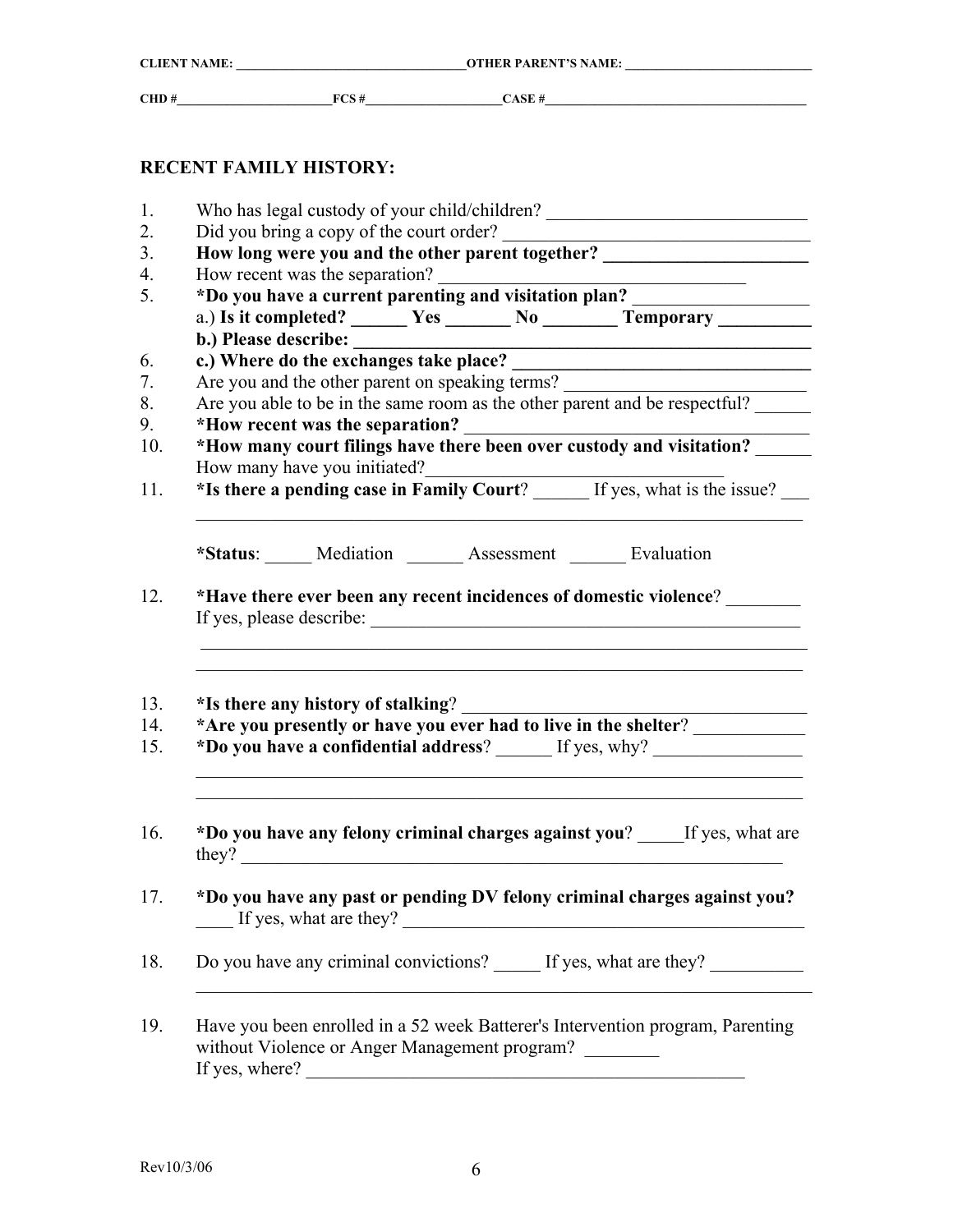|               |                                                                  | CHD # $FCS \#$ CASE #                                                                                                                                            |  |  |  |
|---------------|------------------------------------------------------------------|------------------------------------------------------------------------------------------------------------------------------------------------------------------|--|--|--|
| to the file.) |                                                                  | *Are there restraining orders in place? ________ (If yes, please attach a copy                                                                                   |  |  |  |
|               |                                                                  | *Have the police been called to enforce the order? _____________________________                                                                                 |  |  |  |
|               | When was the most recent incident?                               |                                                                                                                                                                  |  |  |  |
|               |                                                                  | <u> 1989 - Jan James James Barnett, fransk politik (d. 1989)</u>                                                                                                 |  |  |  |
|               |                                                                  | *Number of times the police have been called?<br>Please give us a brief history of any incident that resulted in a restraining order?                            |  |  |  |
|               | your child (ren) has witnessed between you and the other parent. | *Please describe in as much detail as possible the kind of conflict or violence                                                                                  |  |  |  |
|               |                                                                  |                                                                                                                                                                  |  |  |  |
|               |                                                                  | *Have there been allegations of either physical or sexual child abuse? _____<br>*Has there been a Child Protective Services report? ____________________________ |  |  |  |
|               |                                                                  | Who made the report and describe the complaint? ________________________________                                                                                 |  |  |  |
|               |                                                                  | How many reports to CPS have there been and who made them?                                                                                                       |  |  |  |
|               | Date of most recent report?                                      | *Does the child have supervised visits or exchanges with either parent?                                                                                          |  |  |  |

# **RELATIONSHIP HISTORY:**

| Are you presently married or living with some one?<br>If yes, what is their name?                                      |
|------------------------------------------------------------------------------------------------------------------------|
| Do they have any children living with you?                                                                             |
| If yes, please provide name(s) and $age(s)$ :                                                                          |
|                                                                                                                        |
|                                                                                                                        |
| How many times have you been married or lived with someone else?<br>Do you have any children from other relationships? |

36. Are there any children with special needs? (This would be a child that is not developing as the parent would like or has any concerns about cognitive/physical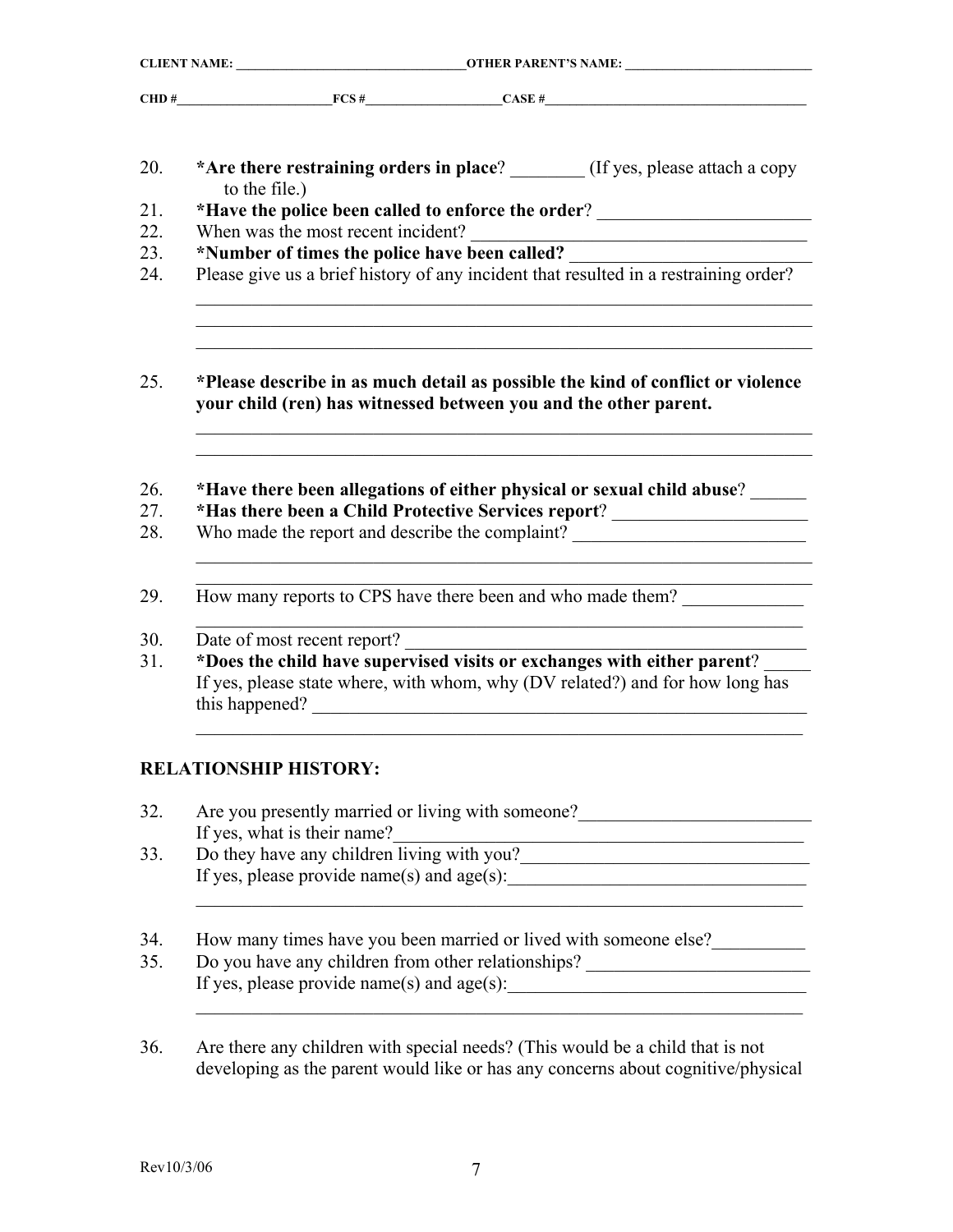| <b>CLIENT NAME:</b> |       | <b>OTHER PARENT'S NAME:</b> |
|---------------------|-------|-----------------------------|
| CHD#                | FCS # | CASE #                      |

development including ADD or ADHD-like symptoms)?\_\_\_\_\_\_\_\_\_\_\_\_\_\_\_\_\_\_\_\_\_\_\_\_\_\_\_\_\_\_\_

 $\mathcal{L}_\mathcal{L} = \mathcal{L}_\mathcal{L} = \mathcal{L}_\mathcal{L} = \mathcal{L}_\mathcal{L} = \mathcal{L}_\mathcal{L} = \mathcal{L}_\mathcal{L} = \mathcal{L}_\mathcal{L} = \mathcal{L}_\mathcal{L} = \mathcal{L}_\mathcal{L} = \mathcal{L}_\mathcal{L} = \mathcal{L}_\mathcal{L} = \mathcal{L}_\mathcal{L} = \mathcal{L}_\mathcal{L} = \mathcal{L}_\mathcal{L} = \mathcal{L}_\mathcal{L} = \mathcal{L}_\mathcal{L} = \mathcal{L}_\mathcal{L}$  (If so and family qualifies for FIRST 5 free assessment: Provide parent with the phone number for the Center for Achievement & Learning: 408-793-5959.

37. **\*How do you coordinate (how successful/problematic) with the other parent a consistent schedule for the youngest child about feeding, sleeping, medical care and changes in the child's daily needs**? \_\_\_\_\_\_\_\_\_\_\_\_\_\_\_\_\_\_\_\_\_\_\_\_\_\_\_

 $\mathcal{L}_\text{max} = \frac{1}{2} \sum_{i=1}^n \mathcal{L}_\text{max}(\mathbf{z}_i - \mathbf{z}_i)$ 

 $\mathcal{L}_\text{max} = \mathcal{L}_\text{max} = \mathcal{L}_\text{max} = \mathcal{L}_\text{max} = \mathcal{L}_\text{max} = \mathcal{L}_\text{max} = \mathcal{L}_\text{max} = \mathcal{L}_\text{max} = \mathcal{L}_\text{max} = \mathcal{L}_\text{max} = \mathcal{L}_\text{max} = \mathcal{L}_\text{max} = \mathcal{L}_\text{max} = \mathcal{L}_\text{max} = \mathcal{L}_\text{max} = \mathcal{L}_\text{max} = \mathcal{L}_\text{max} = \mathcal{L}_\text{max} = \mathcal{$  $\mathcal{L}_\mathcal{L} = \mathcal{L}_\mathcal{L} = \mathcal{L}_\mathcal{L} = \mathcal{L}_\mathcal{L} = \mathcal{L}_\mathcal{L} = \mathcal{L}_\mathcal{L} = \mathcal{L}_\mathcal{L} = \mathcal{L}_\mathcal{L} = \mathcal{L}_\mathcal{L} = \mathcal{L}_\mathcal{L} = \mathcal{L}_\mathcal{L} = \mathcal{L}_\mathcal{L} = \mathcal{L}_\mathcal{L} = \mathcal{L}_\mathcal{L} = \mathcal{L}_\mathcal{L} = \mathcal{L}_\mathcal{L} = \mathcal{L}_\mathcal{L}$  $\mathcal{L}_\mathcal{L} = \mathcal{L}_\mathcal{L} = \mathcal{L}_\mathcal{L} = \mathcal{L}_\mathcal{L} = \mathcal{L}_\mathcal{L} = \mathcal{L}_\mathcal{L} = \mathcal{L}_\mathcal{L} = \mathcal{L}_\mathcal{L} = \mathcal{L}_\mathcal{L} = \mathcal{L}_\mathcal{L} = \mathcal{L}_\mathcal{L} = \mathcal{L}_\mathcal{L} = \mathcal{L}_\mathcal{L} = \mathcal{L}_\mathcal{L} = \mathcal{L}_\mathcal{L} = \mathcal{L}_\mathcal{L} = \mathcal{L}_\mathcal{L}$ 

- 38. Who is your primary support person in parenting your child (ren)?
- 39. What do you think is the reason for the separation from the other parent?
- 40. **\*If you were able to identify it, what would you indicate is the primary reason you and the other parent cannot resolve your disputes**? (*Watch for "other" focus and follow up).*\_\_\_\_\_\_\_\_\_\_\_\_\_\_\_\_\_\_\_\_\_\_\_\_\_\_\_\_\_\_\_\_\_\_\_\_\_\_\_\_\_

 $\mathcal{L}_\mathcal{L} = \mathcal{L}_\mathcal{L} = \mathcal{L}_\mathcal{L} = \mathcal{L}_\mathcal{L} = \mathcal{L}_\mathcal{L} = \mathcal{L}_\mathcal{L} = \mathcal{L}_\mathcal{L} = \mathcal{L}_\mathcal{L} = \mathcal{L}_\mathcal{L} = \mathcal{L}_\mathcal{L} = \mathcal{L}_\mathcal{L} = \mathcal{L}_\mathcal{L} = \mathcal{L}_\mathcal{L} = \mathcal{L}_\mathcal{L} = \mathcal{L}_\mathcal{L} = \mathcal{L}_\mathcal{L} = \mathcal{L}_\mathcal{L}$ 

 $\mathcal{L}_\mathcal{L} = \mathcal{L}_\mathcal{L} = \mathcal{L}_\mathcal{L} = \mathcal{L}_\mathcal{L} = \mathcal{L}_\mathcal{L} = \mathcal{L}_\mathcal{L} = \mathcal{L}_\mathcal{L} = \mathcal{L}_\mathcal{L} = \mathcal{L}_\mathcal{L} = \mathcal{L}_\mathcal{L} = \mathcal{L}_\mathcal{L} = \mathcal{L}_\mathcal{L} = \mathcal{L}_\mathcal{L} = \mathcal{L}_\mathcal{L} = \mathcal{L}_\mathcal{L} = \mathcal{L}_\mathcal{L} = \mathcal{L}_\mathcal{L}$  $\mathcal{L}_\mathcal{L} = \mathcal{L}_\mathcal{L} = \mathcal{L}_\mathcal{L} = \mathcal{L}_\mathcal{L} = \mathcal{L}_\mathcal{L} = \mathcal{L}_\mathcal{L} = \mathcal{L}_\mathcal{L} = \mathcal{L}_\mathcal{L} = \mathcal{L}_\mathcal{L} = \mathcal{L}_\mathcal{L} = \mathcal{L}_\mathcal{L} = \mathcal{L}_\mathcal{L} = \mathcal{L}_\mathcal{L} = \mathcal{L}_\mathcal{L} = \mathcal{L}_\mathcal{L} = \mathcal{L}_\mathcal{L} = \mathcal{L}_\mathcal{L}$ 

 $\mathcal{L}_\mathcal{L} = \mathcal{L}_\mathcal{L} = \mathcal{L}_\mathcal{L} = \mathcal{L}_\mathcal{L} = \mathcal{L}_\mathcal{L} = \mathcal{L}_\mathcal{L} = \mathcal{L}_\mathcal{L} = \mathcal{L}_\mathcal{L} = \mathcal{L}_\mathcal{L} = \mathcal{L}_\mathcal{L} = \mathcal{L}_\mathcal{L} = \mathcal{L}_\mathcal{L} = \mathcal{L}_\mathcal{L} = \mathcal{L}_\mathcal{L} = \mathcal{L}_\mathcal{L} = \mathcal{L}_\mathcal{L} = \mathcal{L}_\mathcal{L}$ 

 $\mathcal{L}_\mathcal{L} = \mathcal{L}_\mathcal{L} = \mathcal{L}_\mathcal{L} = \mathcal{L}_\mathcal{L} = \mathcal{L}_\mathcal{L} = \mathcal{L}_\mathcal{L} = \mathcal{L}_\mathcal{L} = \mathcal{L}_\mathcal{L} = \mathcal{L}_\mathcal{L} = \mathcal{L}_\mathcal{L} = \mathcal{L}_\mathcal{L} = \mathcal{L}_\mathcal{L} = \mathcal{L}_\mathcal{L} = \mathcal{L}_\mathcal{L} = \mathcal{L}_\mathcal{L} = \mathcal{L}_\mathcal{L} = \mathcal{L}_\mathcal{L}$ 

 $\mathcal{L}_\mathcal{L} = \mathcal{L}_\mathcal{L} = \mathcal{L}_\mathcal{L} = \mathcal{L}_\mathcal{L} = \mathcal{L}_\mathcal{L} = \mathcal{L}_\mathcal{L} = \mathcal{L}_\mathcal{L} = \mathcal{L}_\mathcal{L} = \mathcal{L}_\mathcal{L} = \mathcal{L}_\mathcal{L} = \mathcal{L}_\mathcal{L} = \mathcal{L}_\mathcal{L} = \mathcal{L}_\mathcal{L} = \mathcal{L}_\mathcal{L} = \mathcal{L}_\mathcal{L} = \mathcal{L}_\mathcal{L} = \mathcal{L}_\mathcal{L}$ 

 $\mathcal{L}_\mathcal{L} = \mathcal{L}_\mathcal{L} = \mathcal{L}_\mathcal{L} = \mathcal{L}_\mathcal{L} = \mathcal{L}_\mathcal{L} = \mathcal{L}_\mathcal{L} = \mathcal{L}_\mathcal{L} = \mathcal{L}_\mathcal{L} = \mathcal{L}_\mathcal{L} = \mathcal{L}_\mathcal{L} = \mathcal{L}_\mathcal{L} = \mathcal{L}_\mathcal{L} = \mathcal{L}_\mathcal{L} = \mathcal{L}_\mathcal{L} = \mathcal{L}_\mathcal{L} = \mathcal{L}_\mathcal{L} = \mathcal{L}_\mathcal{L}$  $\mathcal{L}_\text{max} = \frac{1}{2} \sum_{i=1}^n \mathcal{L}_\text{max}(\mathbf{z}_i - \mathbf{z}_i)$ 

 $\_$  , and the set of the set of the set of the set of the set of the set of the set of the set of the set of the set of the set of the set of the set of the set of the set of the set of the set of the set of the set of th

 $\mathcal{L}_\mathcal{L} = \mathcal{L}_\mathcal{L} = \mathcal{L}_\mathcal{L} = \mathcal{L}_\mathcal{L} = \mathcal{L}_\mathcal{L} = \mathcal{L}_\mathcal{L} = \mathcal{L}_\mathcal{L} = \mathcal{L}_\mathcal{L} = \mathcal{L}_\mathcal{L} = \mathcal{L}_\mathcal{L} = \mathcal{L}_\mathcal{L} = \mathcal{L}_\mathcal{L} = \mathcal{L}_\mathcal{L} = \mathcal{L}_\mathcal{L} = \mathcal{L}_\mathcal{L} = \mathcal{L}_\mathcal{L} = \mathcal{L}_\mathcal{L}$ 

 $\frac{1}{2}$  ,  $\frac{1}{2}$  ,  $\frac{1}{2}$  ,  $\frac{1}{2}$  ,  $\frac{1}{2}$  ,  $\frac{1}{2}$  ,  $\frac{1}{2}$  ,  $\frac{1}{2}$  ,  $\frac{1}{2}$  ,  $\frac{1}{2}$  ,  $\frac{1}{2}$  ,  $\frac{1}{2}$  ,  $\frac{1}{2}$  ,  $\frac{1}{2}$  ,  $\frac{1}{2}$  ,  $\frac{1}{2}$  ,  $\frac{1}{2}$  ,  $\frac{1}{2}$  ,  $\frac{1$ 

**41. \*In what ways has the behavior of your child (ren) changed since your divorce or separation? Letters dividends** 

 $\mathcal{L}_\text{max} = \mathcal{L}_\text{max} = \mathcal{L}_\text{max} = \mathcal{L}_\text{max} = \mathcal{L}_\text{max} = \mathcal{L}_\text{max} = \mathcal{L}_\text{max} = \mathcal{L}_\text{max} = \mathcal{L}_\text{max} = \mathcal{L}_\text{max} = \mathcal{L}_\text{max} = \mathcal{L}_\text{max} = \mathcal{L}_\text{max} = \mathcal{L}_\text{max} = \mathcal{L}_\text{max} = \mathcal{L}_\text{max} = \mathcal{L}_\text{max} = \mathcal{L}_\text{max} = \mathcal{$ 

42. Do any of your children have behavior problems at home?

 $\mathcal{L}_\text{max}$  , and the set of the set of the set of the set of the set of the set of the set of the set of the set of the set of the set of the set of the set of the set of the set of the set of the set of the set of the

- 43. **\*How do you discipline your children?** \_\_\_\_\_\_\_\_\_\_\_\_\_\_\_\_\_\_\_\_\_\_\_\_\_\_\_\_\_\_\_
- 44. Is your discipline working? Why/why not?
- 45. How were you disciplined as a child? \_\_\_\_\_\_\_\_\_\_\_\_\_\_\_\_\_\_\_\_\_\_\_\_\_\_\_\_\_\_\_\_\_\_\_
- 46. How does your child (ren) perform at school? Do they have academic or behavioral troubles? If yes, what interventions have been tried?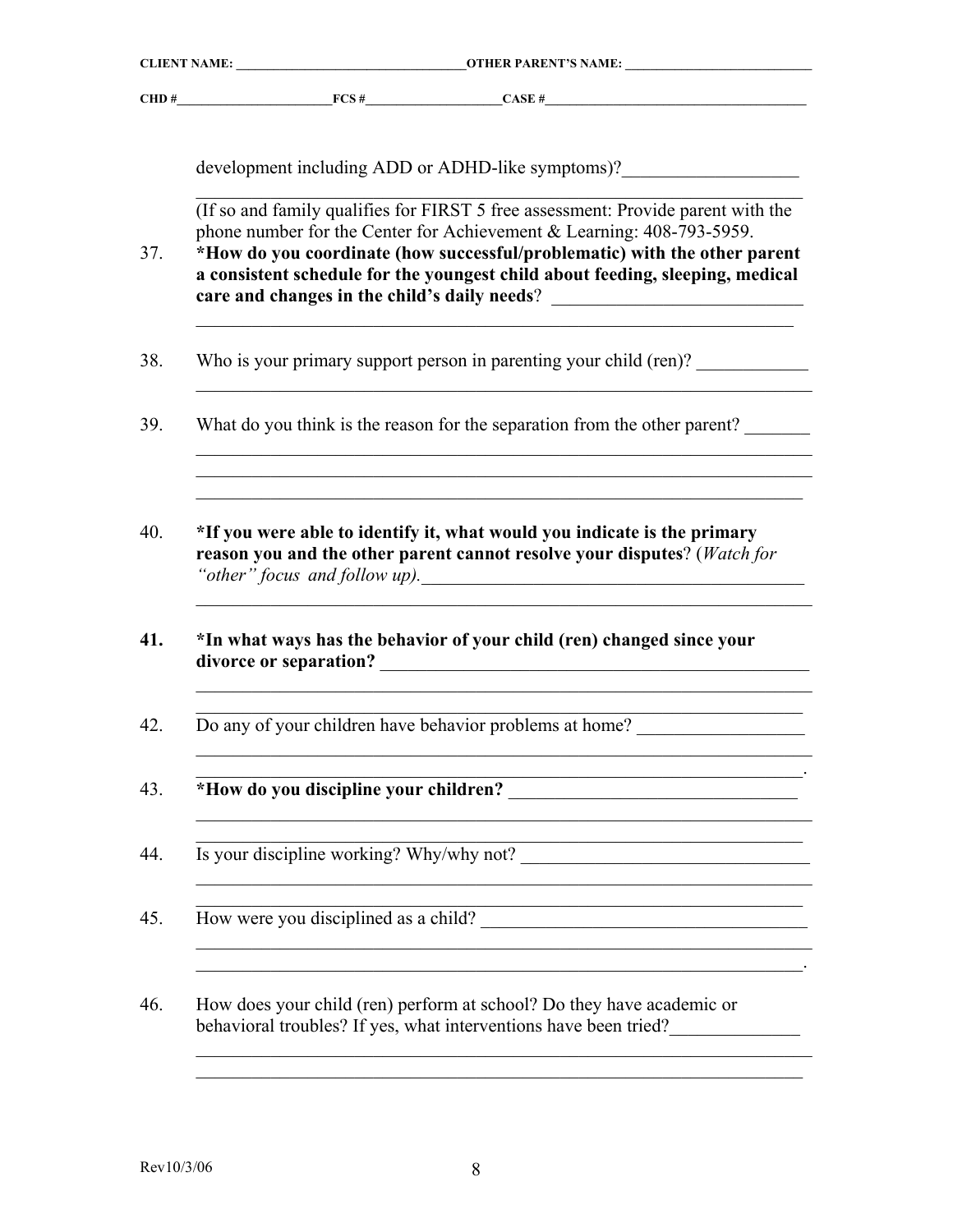| <b>CLIENT NAME: OTHER PARENT'S NAME:</b>                                                                                                           |
|----------------------------------------------------------------------------------------------------------------------------------------------------|
| CHD # $FCS \#$ CASE #                                                                                                                              |
| Has counseling been recommended? If yes, is your child(ren) currently in therapy<br>and has it been helpful?                                       |
| *Do you believe your child could benefit from a support group for children<br>for children with separated parents?                                 |
| Is your child's teacher aware of the ongoing conflict between you as parents?                                                                      |
| How does your child (ren) handle conflict with peers?___________________________                                                                   |
| How do you respond to your child (ren)'s conflict with siblings or peers?                                                                          |
| *Were the police ever called because of your behavior towards your former<br><b>partner or children?</b> If yes, please describe (How many times?) |
|                                                                                                                                                    |
|                                                                                                                                                    |

#### **FAMILY OF ORIGIN HISTORY:**

*(Intaker: Be aware these questions will lead the client away from the current life situation, so do not let them ramble. The point is to gather information on how they learned to interact in spousal/parental relationships.)* 

- 54. How long were your parents married or together?
- 55. If divorced, how old were you?
- 56. Do you have any brothers and sisters?
- 57. What reason were you given for your parent's separation?

58. What do you remember feeling about their divorce/separation?

59. What were the custody arrangements? Were you able to see both parents?

 $\mathcal{L}_\mathcal{L} = \mathcal{L}_\mathcal{L} = \mathcal{L}_\mathcal{L} = \mathcal{L}_\mathcal{L} = \mathcal{L}_\mathcal{L} = \mathcal{L}_\mathcal{L} = \mathcal{L}_\mathcal{L} = \mathcal{L}_\mathcal{L} = \mathcal{L}_\mathcal{L} = \mathcal{L}_\mathcal{L} = \mathcal{L}_\mathcal{L} = \mathcal{L}_\mathcal{L} = \mathcal{L}_\mathcal{L} = \mathcal{L}_\mathcal{L} = \mathcal{L}_\mathcal{L} = \mathcal{L}_\mathcal{L} = \mathcal{L}_\mathcal{L}$  $\mathcal{L}_\mathcal{L} = \mathcal{L}_\mathcal{L} = \mathcal{L}_\mathcal{L} = \mathcal{L}_\mathcal{L} = \mathcal{L}_\mathcal{L} = \mathcal{L}_\mathcal{L} = \mathcal{L}_\mathcal{L} = \mathcal{L}_\mathcal{L} = \mathcal{L}_\mathcal{L} = \mathcal{L}_\mathcal{L} = \mathcal{L}_\mathcal{L} = \mathcal{L}_\mathcal{L} = \mathcal{L}_\mathcal{L} = \mathcal{L}_\mathcal{L} = \mathcal{L}_\mathcal{L} = \mathcal{L}_\mathcal{L} = \mathcal{L}_\mathcal{L}$ 

 $\mathcal{L}_\text{max} = \mathcal{L}_\text{max} = \mathcal{L}_\text{max} = \mathcal{L}_\text{max} = \mathcal{L}_\text{max} = \mathcal{L}_\text{max} = \mathcal{L}_\text{max} = \mathcal{L}_\text{max} = \mathcal{L}_\text{max} = \mathcal{L}_\text{max} = \mathcal{L}_\text{max} = \mathcal{L}_\text{max} = \mathcal{L}_\text{max} = \mathcal{L}_\text{max} = \mathcal{L}_\text{max} = \mathcal{L}_\text{max} = \mathcal{L}_\text{max} = \mathcal{L}_\text{max} = \mathcal{$  $\mathcal{L}_\mathcal{L} = \mathcal{L}_\mathcal{L} = \mathcal{L}_\mathcal{L} = \mathcal{L}_\mathcal{L} = \mathcal{L}_\mathcal{L} = \mathcal{L}_\mathcal{L} = \mathcal{L}_\mathcal{L} = \mathcal{L}_\mathcal{L} = \mathcal{L}_\mathcal{L} = \mathcal{L}_\mathcal{L} = \mathcal{L}_\mathcal{L} = \mathcal{L}_\mathcal{L} = \mathcal{L}_\mathcal{L} = \mathcal{L}_\mathcal{L} = \mathcal{L}_\mathcal{L} = \mathcal{L}_\mathcal{L} = \mathcal{L}_\mathcal{L}$ 

 $\mathcal{L}_\mathcal{L} = \mathcal{L}_\mathcal{L} = \mathcal{L}_\mathcal{L} = \mathcal{L}_\mathcal{L} = \mathcal{L}_\mathcal{L} = \mathcal{L}_\mathcal{L} = \mathcal{L}_\mathcal{L} = \mathcal{L}_\mathcal{L} = \mathcal{L}_\mathcal{L} = \mathcal{L}_\mathcal{L} = \mathcal{L}_\mathcal{L} = \mathcal{L}_\mathcal{L} = \mathcal{L}_\mathcal{L} = \mathcal{L}_\mathcal{L} = \mathcal{L}_\mathcal{L} = \mathcal{L}_\mathcal{L} = \mathcal{L}_\mathcal{L}$  $\mathcal{L}_\text{max} = \frac{1}{2} \sum_{i=1}^n \mathcal{L}_\text{max}(\mathbf{z}_i - \mathbf{z}_i)$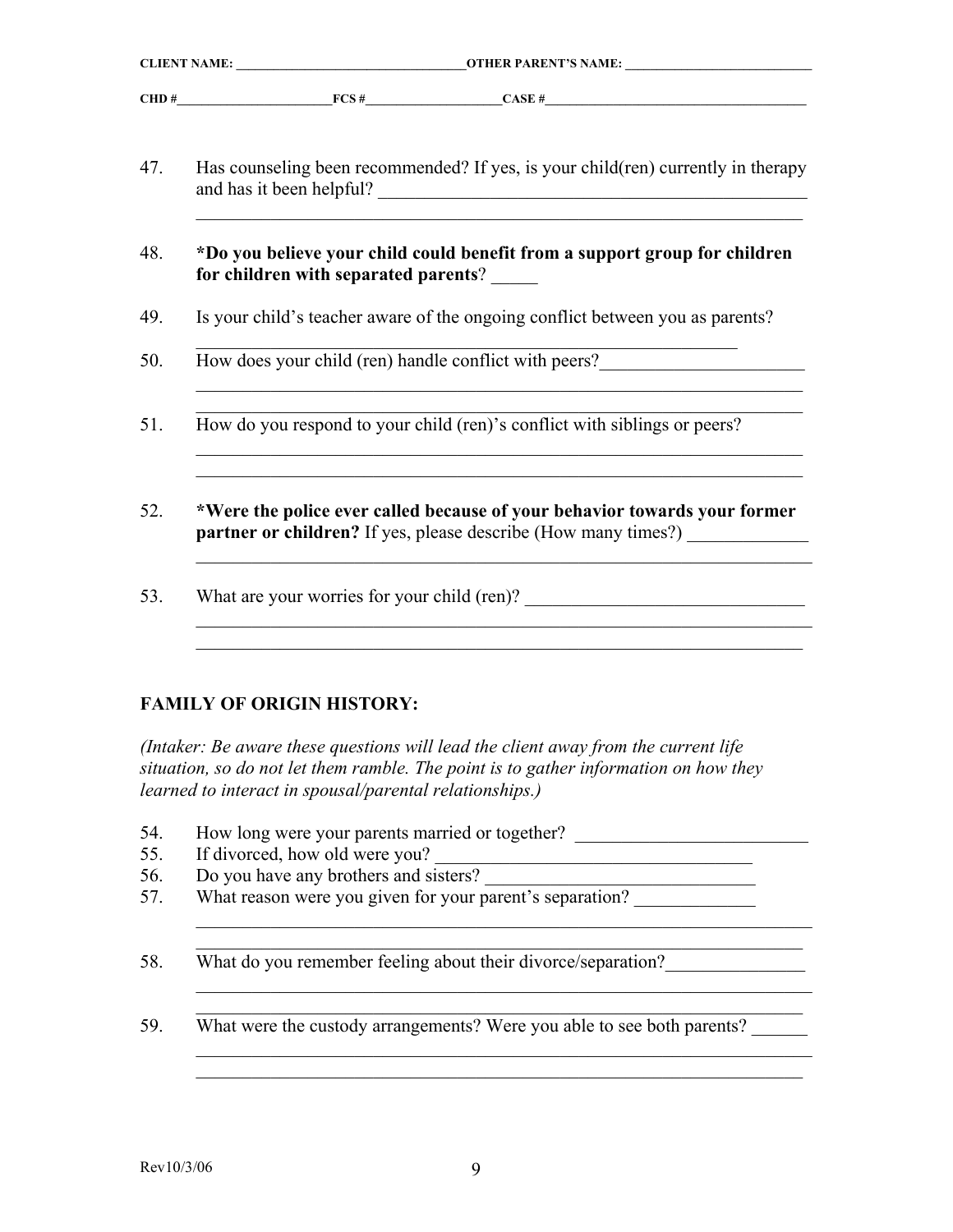|     | CHD #                                                                                                                                                                                                                                                                |
|-----|----------------------------------------------------------------------------------------------------------------------------------------------------------------------------------------------------------------------------------------------------------------------|
| 60. | Was there drug or alcohol abuse by either parent? ______________________________<br><u> 1989 - Johann John Stoff, deutscher Stoff, der Stoff, der Stoff, der Stoff, der Stoff, der Stoff, der Stoff, </u>                                                            |
| 61. | Was there domestic violence in your parents' relationship?                                                                                                                                                                                                           |
| 62. | Were you physically or sexually abused as a child? If yes, by whom?                                                                                                                                                                                                  |
|     | *DANGEROUSNESS RISKS:                                                                                                                                                                                                                                                |
| 63. | What was the most violent episode you recall from your childhood?                                                                                                                                                                                                    |
| 64. | *What was the most violent thing you did in your youth? _______________                                                                                                                                                                                              |
| 65. | How were you disciplined/arrested for that violence?<br>,我们也不能在这里的时候,我们也不能在这里的时候,我们也不能会在这里的时候,我们也不能会在这里的时候,我们也不能会在这里的时候,我们也不能会在这里的时候,我们也                                                                                                                             |
| 66. | Have you ever physically abused or mistreated an animal?<br>N <sub>O</sub><br><b>YES</b><br>If yes, please describe the incident(s):                                                                                                                                 |
| 67. | Have you ever been arrested for anything else?<br><u> 1980 - John Stein, Amerikaansk politiker (</u>                                                                                                                                                                 |
| 68. | *What, if any, weapons do you own (guns, knives, etc.)? Check court orders<br>- most DV convictions are not allowed to own weapons. If not a probation<br>referral, surrendering weapons to a third party should be a condition of<br>participation in the contract. |
| 69. |                                                                                                                                                                                                                                                                      |
|     |                                                                                                                                                                                                                                                                      |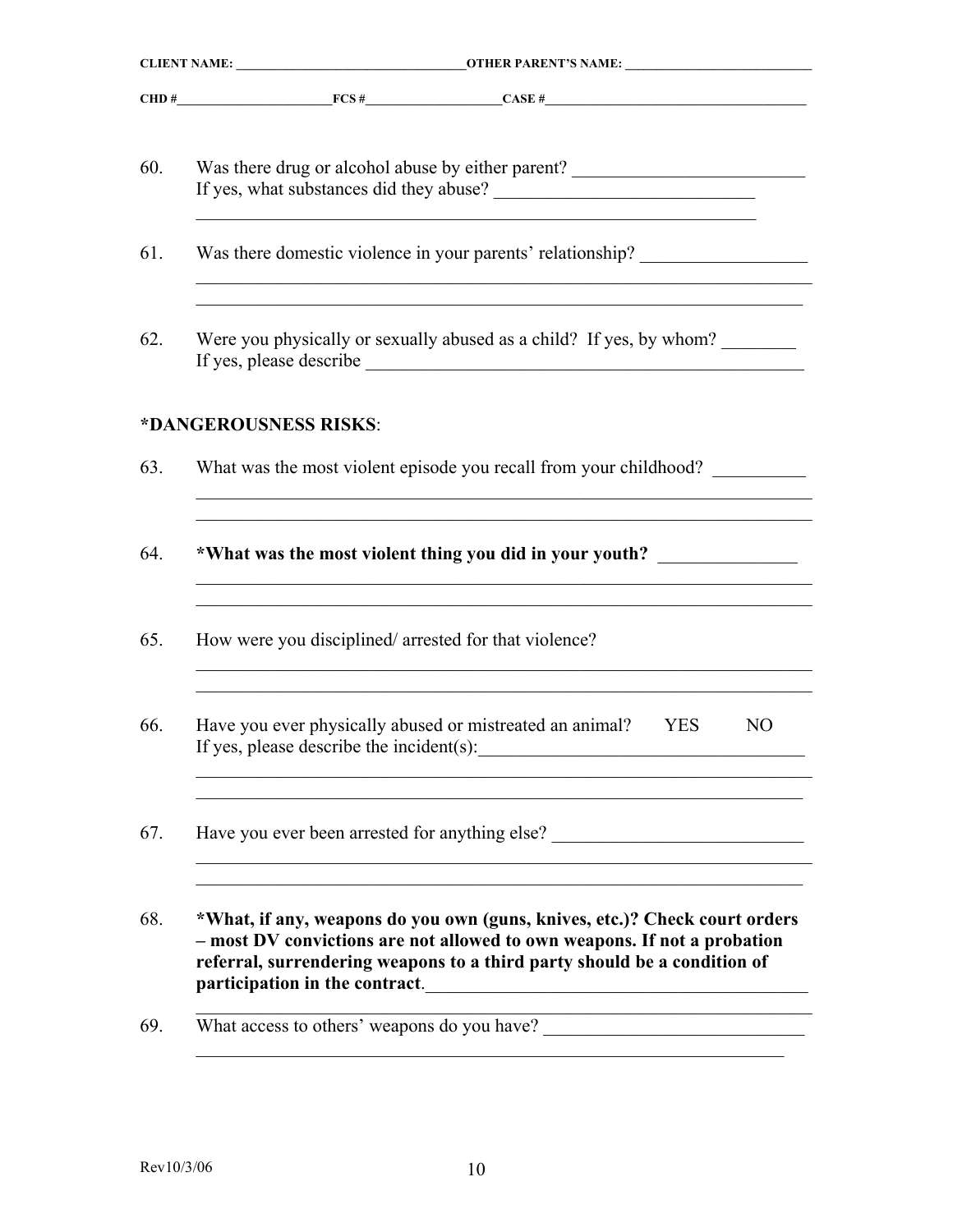| 70. | If yes, please describe your experience with weapons.                                                                                                                                                       |
|-----|-------------------------------------------------------------------------------------------------------------------------------------------------------------------------------------------------------------|
| 71. | Have you ever served in the military? YES, Number of years:<br>N <sub>O</sub><br>If yes, did you receive special training? YES, What?<br>NO <sub>1</sub><br>If yes, please describe your combat experience. |
| 72. | Have you had any police training or experience?<br>YES, Number of years: NO<br>If yes, please describe where and what kind.                                                                                 |
| 73. | Have you had any experience as a security officer of any kind (including as a bar<br>bouncer)? YES, Number of years:<br>N <sub>O</sub><br>If yes, please describe what kind of experience and for how long. |
| 74. | Were you or a sibling ever sexually molested or abused by a family member or<br>anyone outside your family? YES<br>NO<br>If yes, please describe.                                                           |
|     | <b>EMOTIONAL HEALTH:</b>                                                                                                                                                                                    |
| 75. | Have you ever attended a domestic violence or parenting without violence<br>program in the past?<br>N <sub>O</sub><br><b>YES</b><br>If yes, how many weeks did you participate and what was the outcome?    |
| 76. | Have you ever participated in a support group for victims?<br>$\frac{1}{2}$ Are you still in the group?<br>Where?                                                                                           |
| 77. | Are you presently in counseling and/or have you ever received counseling or<br>psychotherapy in the past? YES<br>N <sub>O</sub>                                                                             |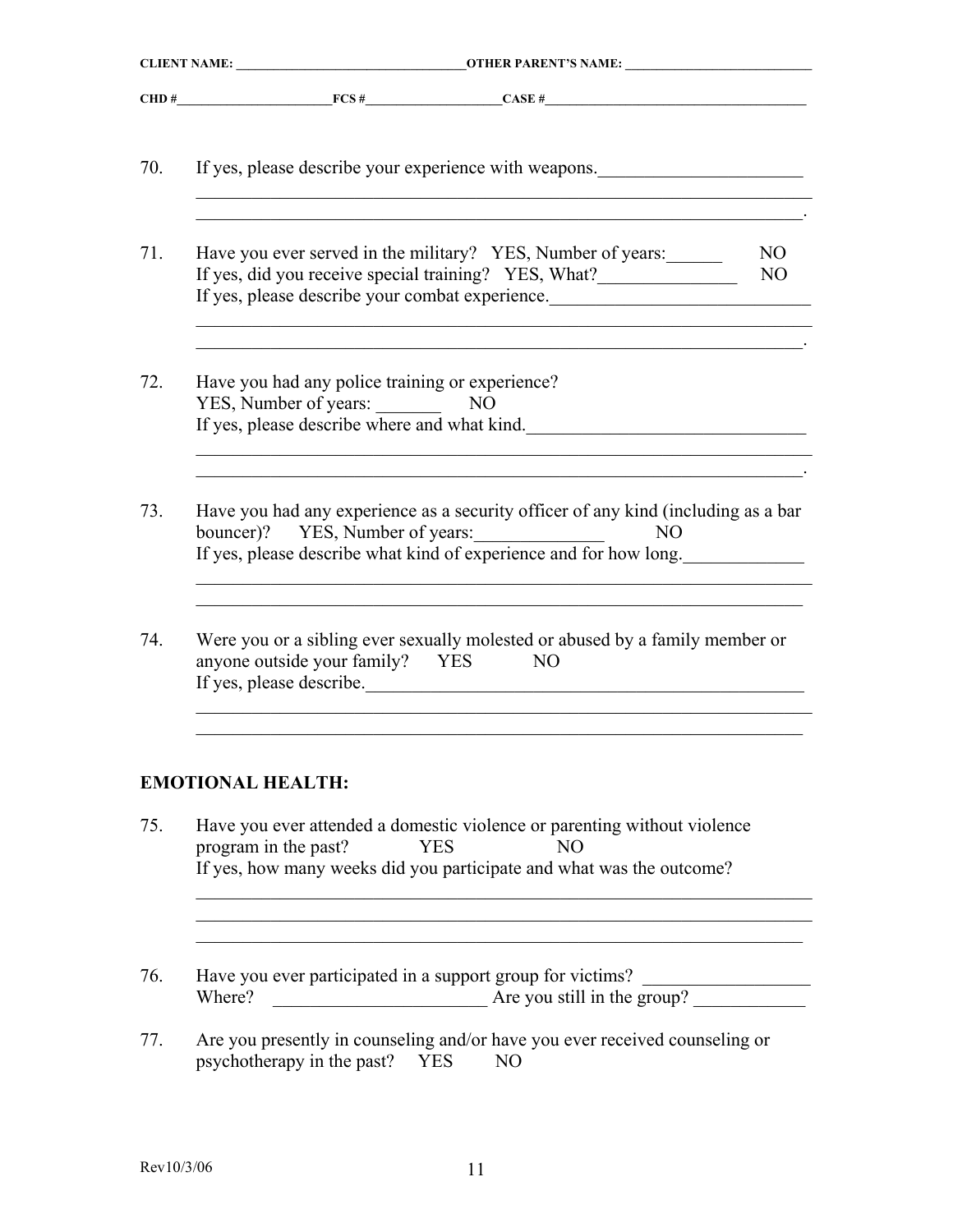|     | If yes, please describe when and for what reason(s).                                                                                                                                                                                                                                                                                                                                     |                                                             |  |  |
|-----|------------------------------------------------------------------------------------------------------------------------------------------------------------------------------------------------------------------------------------------------------------------------------------------------------------------------------------------------------------------------------------------|-------------------------------------------------------------|--|--|
| 78. | What pressures or stresses do you currently experience? ________________________                                                                                                                                                                                                                                                                                                         |                                                             |  |  |
| 79. | Describe any extremely distressing experiences you have had in your life:                                                                                                                                                                                                                                                                                                                | <u> 1989 - Johann Stoff, amerikansk politiker (d. 1989)</u> |  |  |
|     | *(Intaker: Watch for signs of dissociation or other difficulty with the next questions. If<br>client is unable to complete the PTSD assessment, or if the number of symptoms is<br>high, the client may be inappropriate for the group. Check with a supervisor to<br>determine if individual therapy should be recommended to resolve some of the trauma<br>before group is attempted.) |                                                             |  |  |
| 80. | Do you currently experience any of the following?                                                                                                                                                                                                                                                                                                                                        |                                                             |  |  |
|     | Nightmares                                                                                                                                                                                                                                                                                                                                                                               | Loss of memory for aspects of<br>distressing events         |  |  |
|     | Flashbacks to distressing events                                                                                                                                                                                                                                                                                                                                                         | Feeling detached or estranged<br>from other people          |  |  |
|     | Intrusive thoughts of distressing                                                                                                                                                                                                                                                                                                                                                        | Difficulty falling or staying                               |  |  |
|     | events                                                                                                                                                                                                                                                                                                                                                                                   | asleep                                                      |  |  |
|     | Re-experiencing distressing                                                                                                                                                                                                                                                                                                                                                              | Irritability or outbursts of                                |  |  |
|     | events                                                                                                                                                                                                                                                                                                                                                                                   | anger                                                       |  |  |
|     | Distress or anxiety related to                                                                                                                                                                                                                                                                                                                                                           | Difficulty concentrating                                    |  |  |

Going out of your way to avoid Easily startled reminders of distressing events

cues from distressing events

81. Have you ever been in or would you consider being in counseling to get help for the number of the experiences we just talked about?

 $\mathcal{L}_\text{max}$  , and the contribution of the contribution of the contribution of the contribution of the contribution of the contribution of the contribution of the contribution of the contribution of the contribution of t

82. What would it be like for you to be in a group of people who shared their stories about violence?

 $\mathcal{L}_\text{max}$  , and the contract of the contract of the contract of the contract of the contract of the contract of the contract of the contract of the contract of the contract of the contract of the contract of the contr

83. How would you rate your self-esteem currently on a scale of  $1 - 10$ , with 10 being highest? \_\_\_\_\_\_\_\_\_\_\_\_\_\_\_\_\_\_\_\_\_\_\_\_\_\_\_\_\_\_\_\_\_\_\_\_\_\_\_\_\_\_\_\_\_\_\_\_\_\_\_\_\_\_\_\_\_